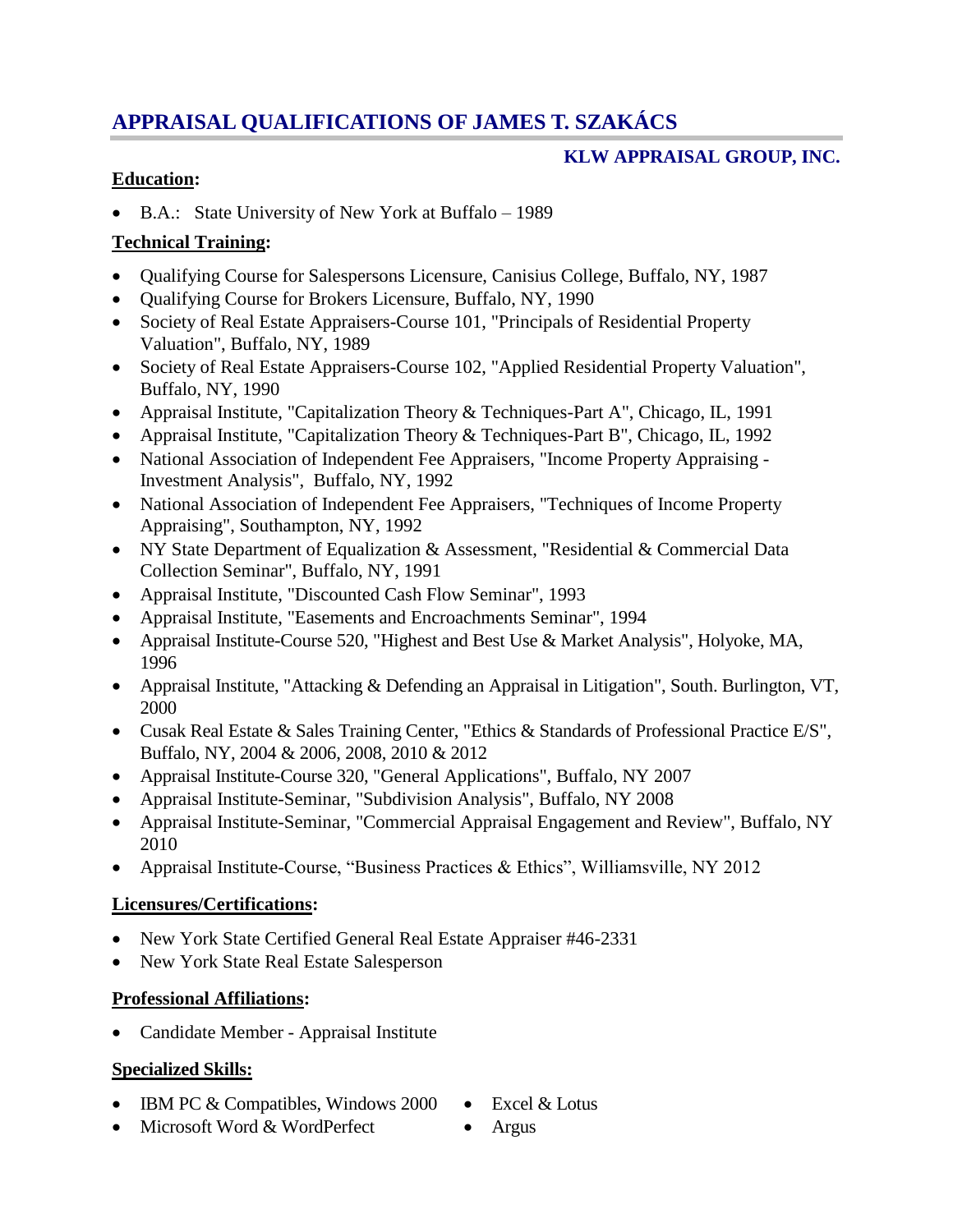#### **Building Cost Specialized Training:**

In addition to attending and participating in various building cost courses and seminars, Mr. Szakacs has reviewed and contrasted actual costs of hundreds of property types including retail, restaurant, manufacturing and other property types.

#### **Appraisal Assignments**: (Partial Listing)

#### **Residential**

• Single Family Dwellings, Two-Family Dwellings, Condominiums

#### **Commercial**

- Airfield / Landing Strips Manufacturing Facilities
- Animal Hospitals Mansions
- Apartment Complexes Marinas
- Auto and Bus Service Facilities Medical Facilities
- 
- Bowling Lanes Motels
- 
- Bulk Petroleum Storage Facilities Office Buildings
- 
- 
- Community Shopping Plazas & Malls Retail Facilities
- Condominiums Schools
- 
- 
- Gas and Service Stations Subdivision Analysis
- 
- High-Rise Office Complexes Vacant Land
- 
- 
- Land Lease Analysis

#### **Prepared & Participated in Appraisals & Consultant Reports For:**

- Numerous savings and loan and commercial lending institutions residential and commercial mortgages and sale/purchase assets
- Major, regional and local companies acquisition, disposition and condemnation
- Governmental agencies (state, federal, county, town and cities) acquisition, reuse, condemnation, Ad-Valorem and certiorari proceedings and specialized studies
- Private industry mortgages, buy/sell, mergers
- Attorneys and private individuals condemnation, investment counseling, mortgage appraisals and tax assessment matters
- Insurance companies damage loss, sale/purchase, assets
- Third party residential transfer corporations
- 
- 
- 
- 
- Auto Dealerships Mixed-Use Facilities
	-
- Branch Banks Municipal Revaluations
	-
- Certiorari Actions Rehabilitation Projects
- Churches Restaurants
	-
	-
- Feasibility Studies Self-Storage Facilities
- Funeral Homes Special Use Properties
	-
- Grain Mills Temporary & Permanent Easements
	-
- Hotels Warehouse/Storage Facilities
- Kennels Wetlands